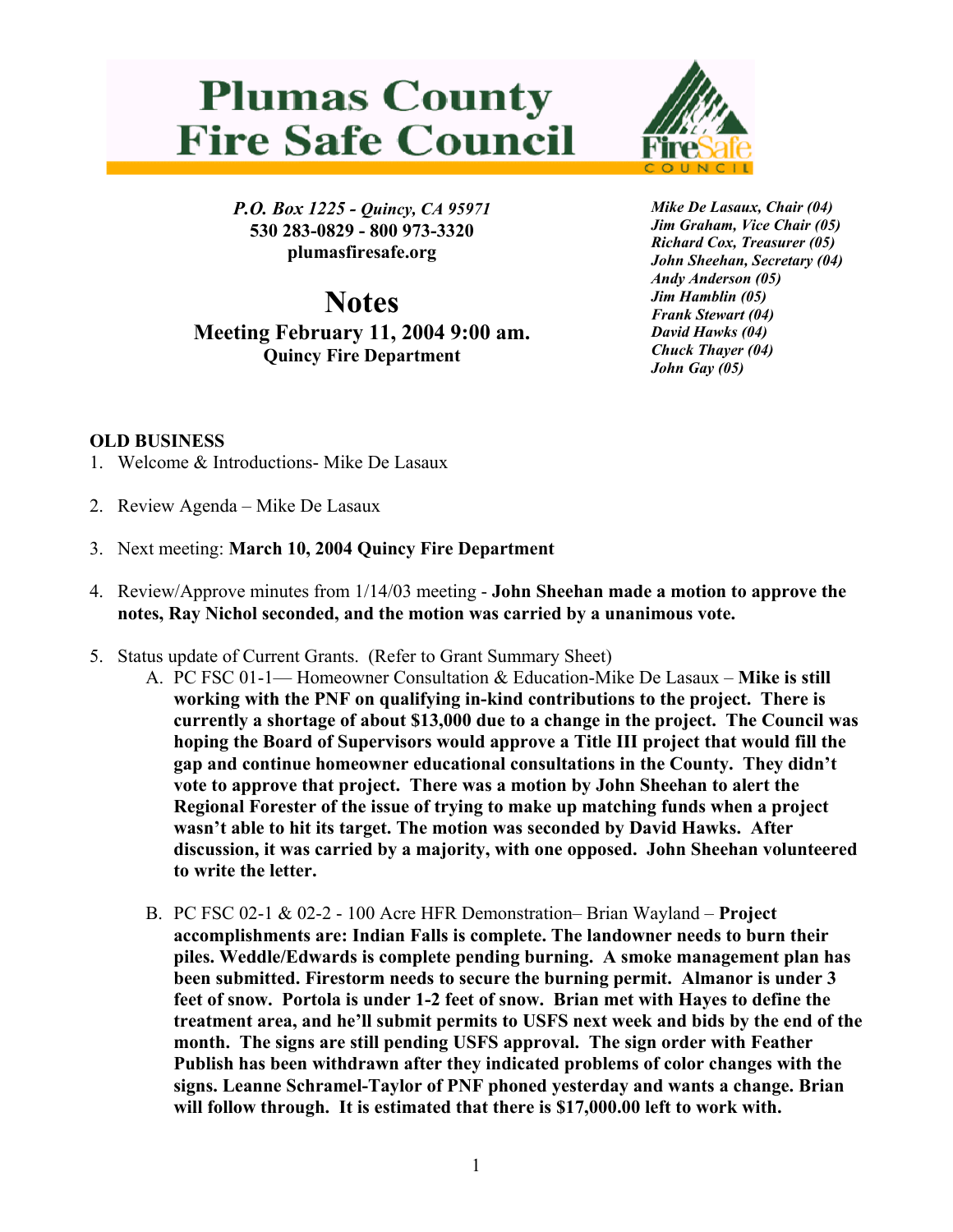- C. PC FSC. 02- 3 Countywide GIS John Sheehan **Training for the new system is occurring today. Plumas County still needs to install the server.**
- **D.** PC FSC. 02- 4 Homeowner Consultations Jerry Hurley **Consultations have been completed. Work on the final report has begun. Collection of GPS data is continuing. An excellent article about the project was in last weeks County newspapers.**
- E. PC FSC. 02- 5 HFR Strategy & Assessment John Sheehan- **The Contract with Barry Callenberger of Wildland Rx was signed. We are still working on a target date of the end of May,**
- F. PC FSC. 02- 6 Council Display Material Sue McCourt  **There have been 37 subscriptions ordered to the magazine** *Home and Fire* **for County fire chiefs and Council board members. This project is complete These funds have all been expended.**
- **G.** PC FSC. 02- 7 & 8 Plumas Eureka HFR –John Gay **Personnel from the Beckwourth Ranger District will resume work on this project in the spring when snow melts the area.**
- H. PC FSC. 02- 9 NSAQMD Chipping in lieu of burning –John Sheehan **Nothing new to report on this project.**
- I. PC FSC. 03- 1 Outreach Delleker/Portola HFR 125 acres John Sheehan- **Nothing new to report. Outreach efforts should begin in mid-march.**
- J. PC FSC. 03- 2 & 3 Indian Falls HFR 50 acres John Sheehan **The Council is working with the selected RPF. Then they will begin working with property owners and Cal Trans.**
- **K.** PC FSC. 03- 4 & 5 Camp Layman HFR 50 acres- John Gay **Personnel from the Beckwourth Ranger District will begin work on this project this spring when snow leaves the area.**
- L. PC FSC. 03- 6 & 7 Cromberg HFR 350 acres John Sheehan **Brian has met with the Chief of the Fire Department. Individual outreach will begin in the next couple weeks.**
- M. PC FSC 03 8 & 14 Project Development, and Coordination John Sheehan – **Three grant proposals were submitted to the CA FSC Grants Clearinghouse on 1/30/04. They are for fuel reduction in and around communities. See agenda items 6. I., 6. J., and 6.K. Community members from the Rd Clover Creek/Genesee area have solicited the Council's help in obtaining fuel reduction project funding.**
- N. PC FSC 03 9 Graeagle Fuelbreak THP 200 acres John Sheehan **Nothing new to report.**
- O. PC FSC 03- 10 & 11 Quincy CSD HFR 17 acres John Sheehan – **The Council is working with the selected RPF. Then they will begin working with the CSD.**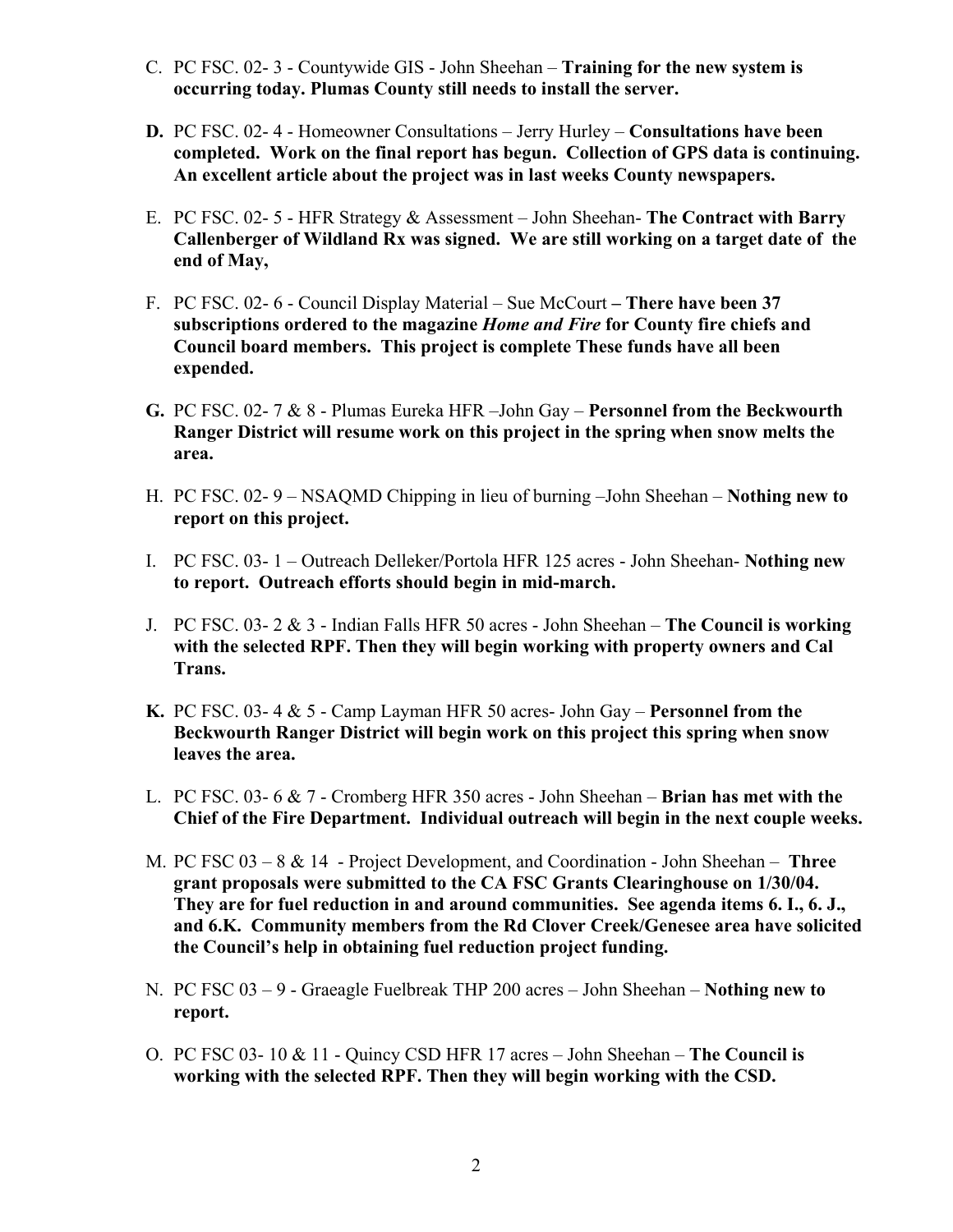- P. PCFSC 03 12 & 13 Elderly/Disabled Defensible Space John Sheehan **Twelve more residents are ready to got out to bid for work. The biggest limitation on the project currently is funding. Because it is currently funded with HR 2389 Title II funds, besides needing to qualify by physical and fiscal criteria, they also need to reside within ¼ mile of the forest boundary. There are more clients desiring the service if the council can find alternates sources of funding.**
- **Q.** PCFSC 03-15 FSC Coordination –CY03 John Sheehan **Jerry Hurley continues to provide contract coordination services.**
- R. PCFSC 03-16 50 acres Hazardous Fuel Reduction –Delleker North **-** John Sheehan **Brian Wayland is hired the RPF and working with the landowner on the project.**
- **S.** PCFSC 03-17 FSC Coordination CY04 John Sheehan **Awaiting the award letter from CA FSC.**
- 6. Grants Submitted & Planned–Sheehan/ De Lasaux/ Hurley
	- **A.** 03-RAC-10 HFR RAC Cycle 3 C Road John Sheehan **The RAC agreed to recommend funding for \$60,500; pending the Council obtaining other funds.**
	- B. 04 BoS-1 C Road HFR Planning John Sheehan **The Plumas County Board of Supervisors voted to approve this project pending the 45 day public comment period.**
	- C. 04 BoS-2 Gold Mountain HFR Planning John Sheehan **The Plumas County Board of Supervisors voted to approve this project pending the 45 day public comment period.**
	- D. 04 BoS-3 Canyon Dam HFR Planning John Sheehan **The Plumas County Board of Supervisors voted to approve this project pending the 45 day public comment period.**
	- E. 04 BoS-4 Countywide GIS Phase II John Sheehan **The Plumas County Board of Supervisors voted to approve this project pending the 45 day public comment period.**
	- F. 04 BoS-5 Countywide Community & Homeowner Education Mike De Lasaux **The Plumas County Board of Supervisors voted not to approve this project.**
	- G. 04 BoS-6 Fuel Assessment & Strategy -Expansion John Sheehan **The Plumas County Board of Supervisors voted not to approve this project.**
	- H. 04 BoS-7 County Stewardship Proposal John Sheehan **The Plumas County Board of Supervisors voted to approve this project pending the 45 day public comment period.**
	- **I.** 04 CA FSC C Road HFR Jerry Hurley **The concept paper was submitted to the CA FSC Grants Clearinghouse on 1/30/04. We hope to hear back by mid-March on whether or not we were successful.**
	- **J.** 04 CA FSC Gold Mountain HFR Jerry Hurley - **The concept paper was submitted to the CA FSC Grants Clearinghouse on 1/30/04. We hope to hear back by mid-March on whether or not we were successful.**